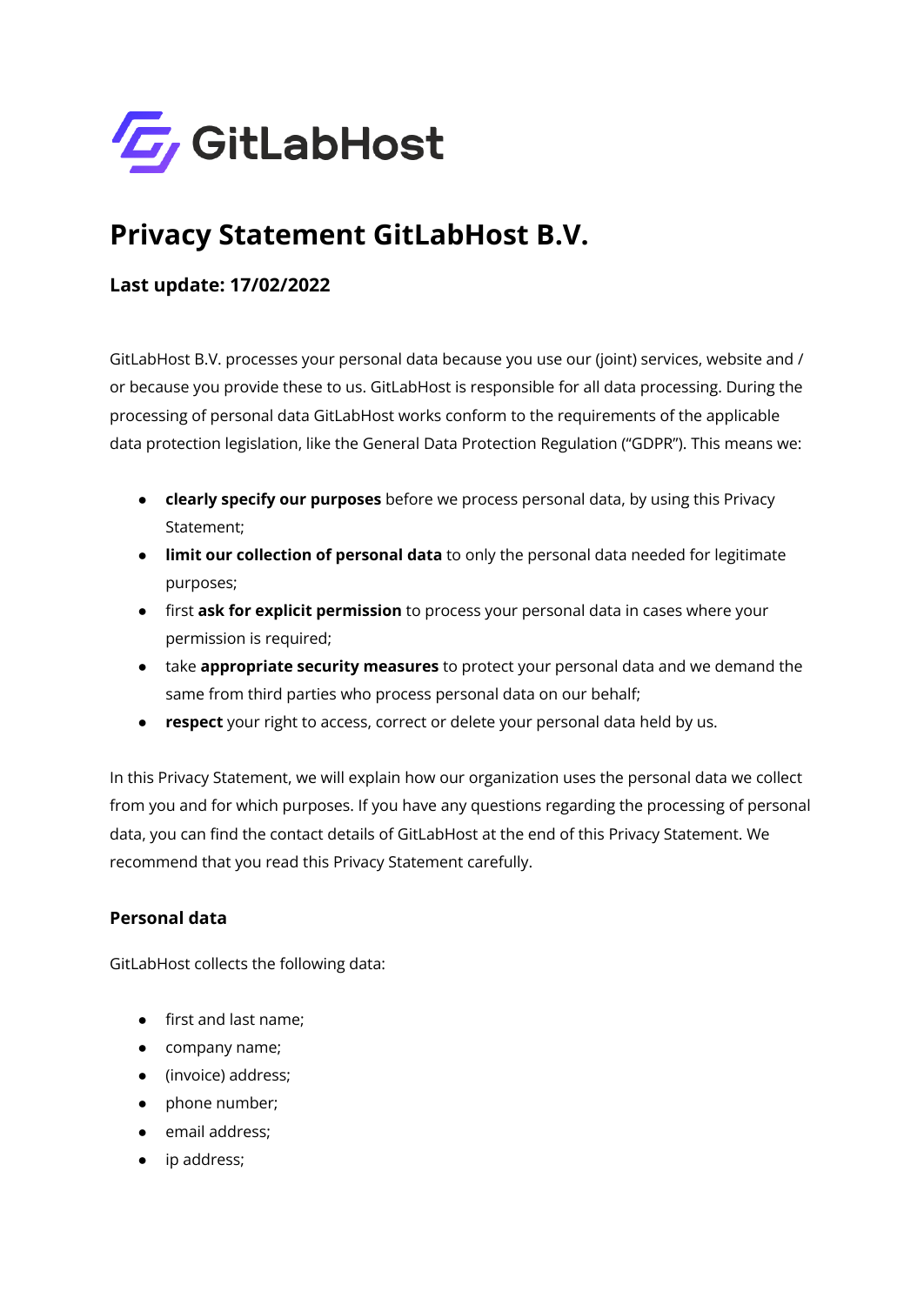● other personal data that you provide.

We will retain this data so that you do not have to re-enter it every time you visit our website, and in order to contact you in connection with the execution of the agreement, invoicing and payment, and to provide an overview of the products and services you have purchased from us.

You directly provide GitLabHost with most of the data we collect. GitLabHost may also process your personal data because they have been obtained in the context of our services, have been received from third parties, or have become known through public sources.

GitLabHost only process the above-mentioned personal data on the basis of the following grounds as referred to in article 6 GDPR:

- compliance with a legal obligation
- for the performance of a contract
- your consent to the processing of your personal data
- the legitimate interests

#### **Purpose of data processing**

GitLabHost processes your personal data for the following purposes:

- certain features of our service require you to register beforehand
- offer you the possibility to create a membership
- handling your payment
- sending our newsletter and / or other possible advertisements
- be able to call or email you if this is necessary to be able to perform our services
- process your order
- complete the payment

GitLabHost does not store your personal data for longer than is strictly necessary to realize the purposes for which your data are collected or required by law and regulations. We store the personal data until your account is closed, your subscription is canceled, our services have ended and / or your order has been completed. Certain types of personal data will be retained for a longer period.

# **Cookies**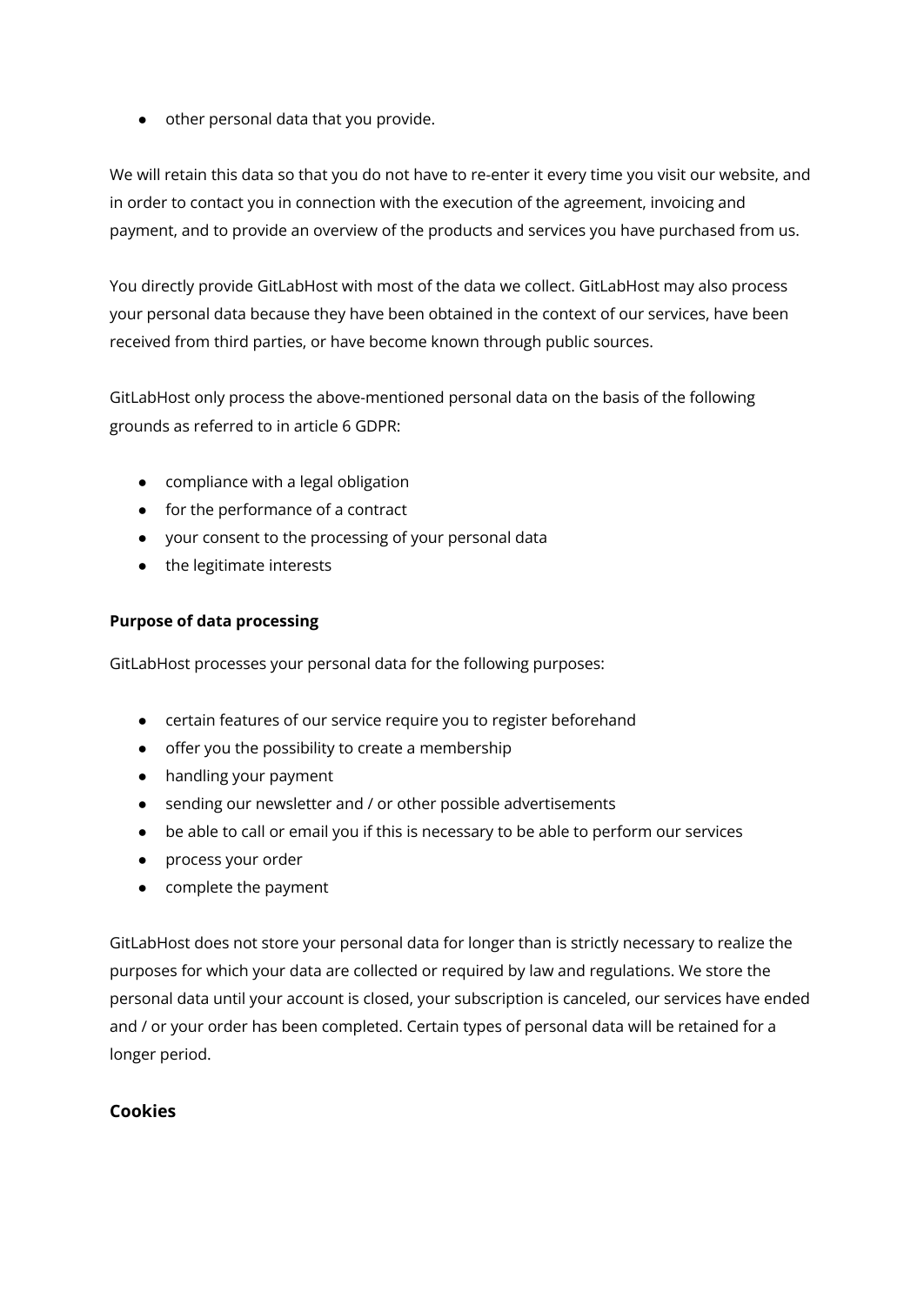When you visit our website, we may collect information from you automatically through cookies or similar technology. Cookies are small files in which we can store information, so that you do not have to fill in that information again. We can also use them to see whether you are visiting us again. The first time you visit our website, we will show you a notification explaining our cookies and ask for your permission for the use of these cookies.

You can disable the use of cookies through your browser setting, but some parts of our website may not work properly as a result of that. On the website of the Autoriteit Consument en Markt you can read more about cookies and how you can block or delete them.

#### **Providing personal data to third parties**

Except for the parties mentioned, we do not under any circumstance provide your personal data to other companies or organizations, unless we are required to do so by law (for example, when the police demands access to personal data in case of a suspected crime). We conclude a data processing agreement with third parties that process your data on our behalf.

#### **Security**

GitLabHost takes security measures to reduce misuse of and unauthorized access to personal data. In the event of a data breach, we will report this (if necessary) to the authority (Autoriteit Persoonsgegevens). If the situation requires, we will also report this to you.

# **Data protection rights**

GitLabHost would like to make sure you are fully aware of all your data protection rights. You have the following rights:

- Right of access: you have the right to see what kind of personal data we processed about you.
- Right of rectification: you have the right to rectify any personal data we have processed about you, if this information is (partially) wrong.
- Right to erasure: you have the right to request that we erase your personal data, under certain conditions.
- Right to complain: you have the right to file a complaint against the processing of your personal data by us, or against direct marketing.
- Right to be forgotten: you can file a request with us to remove any personal data we processed of you.
- Right to data portability: if technically possible, you have the right to ask us to transfer your processed personal data to a third party.